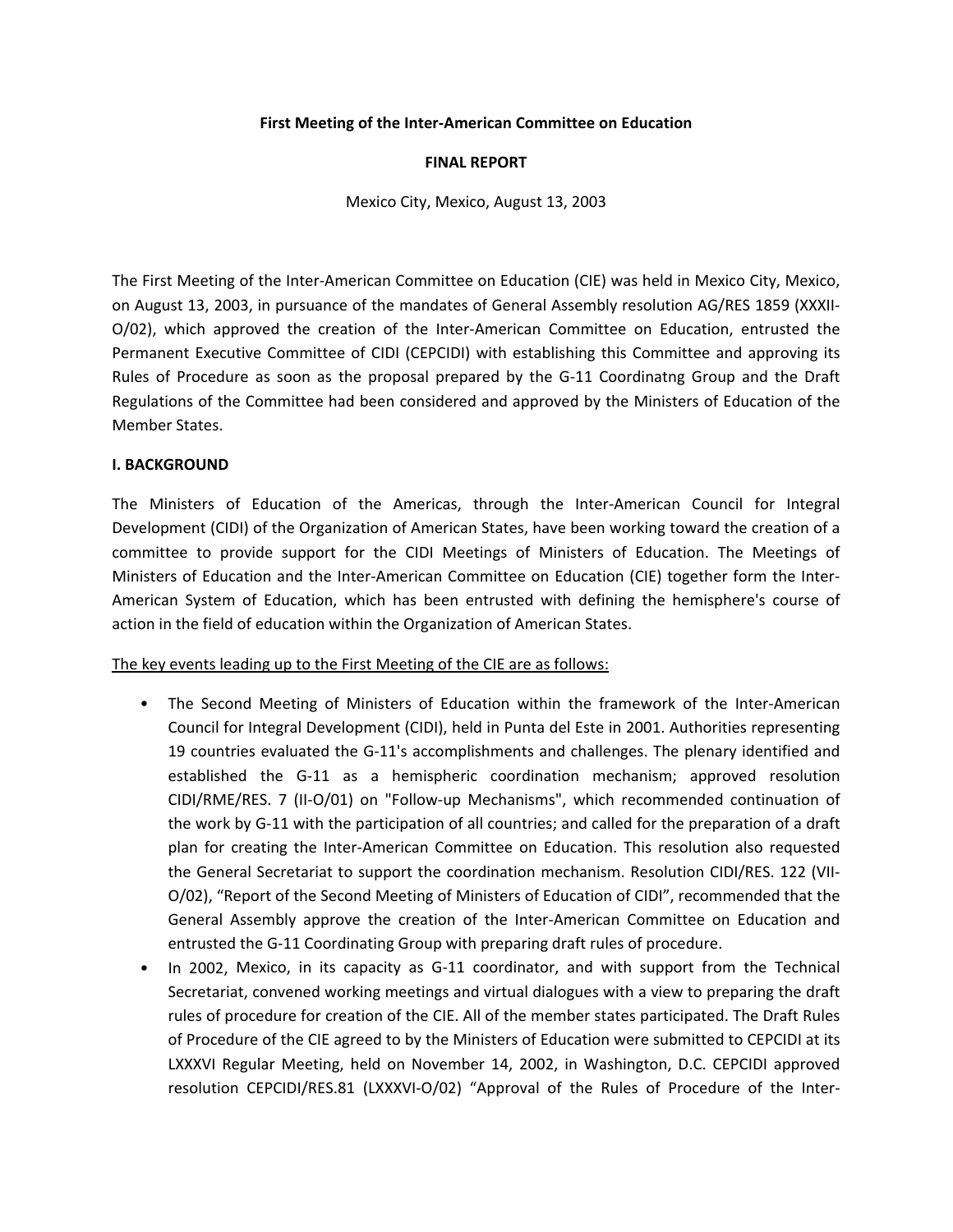American Committee on Education". This resolution set up the Committee and provisionally adopted its Rules of Procedure, ad referendum of the next Regular Meeting of CIDI.

- The Department of Public Education of Mexico convened an expanded G‐11 to discuss the future of the G‐11 in the framework of the CIE, begin plans for the Third Meeting of Ministers of Education, and move forward with respect to the commitments undertaken. The meeting was held in Washington, D.C. on December 9-10, 2002, with the participation of Argentina, Brazil, Canada, Colombia, Costa Rica, El Salvador, the United States, St. Vincent and the Grenadines, Mexico, Peru, and the Dominican Republic.
- A proposal was submitted at the Preparatory Meeting for the Third Meeting of Ministers of Education in the Framework of CIDI, held on April 9‐11, 2003, in Buenos Aires, Argentina, to amend the CIE's Rules of Procedure. The amendment would create an Executive Committee, composed of one representative from each subregion of the hemisphere.

The Third Meeting of Ministers of Education in the Framework of CIDI, held on August 11‐13, 2003, in Mexico City, Mexico, formally established and defined the functions of the Inter‐American Committee on Education (CIE), and approved the amendments to the Committee's Rules of Procedure. At that meeting, the ministers approved resolutions CIDI/RME/RES. 8 (III-O/03), Amendment of the Rules of Procedure of the Inter‐American Committee on Education; CIDI/RME/RES. 9 (III‐O/03), Use of excess resources of the Reserve Subfund of the Regular Fund allocated to the sectoral area of education of CIDI for the implementation of Summit of the Americas mandates; and CIDI/RME/RES. 10 (III‐O/03), Functions of the Inter‐American Committee on Education.

### **II. PARTICIPANTS**

The List of Participants is published as an annex to this report.

### **FIRST PLENARY SESSION**

Mr. Daniel González Spéncer, General Manager for International Relations of the Department of Public Education of Mexico, chaired the meeting of the CIE. He requested nominations of for the election of CIE Executive Committee authorities, and the following authorities were elected for the next two years:

Chair of the CIE: Mexico

Vice Chairs of the CIE: 1º. Trinidad and Tobago

2º. El Salvador

North American Subregion Canada (principal)

USA (alternate)

Central American Subregion Honduras (principal)

Nicaragua (alternate)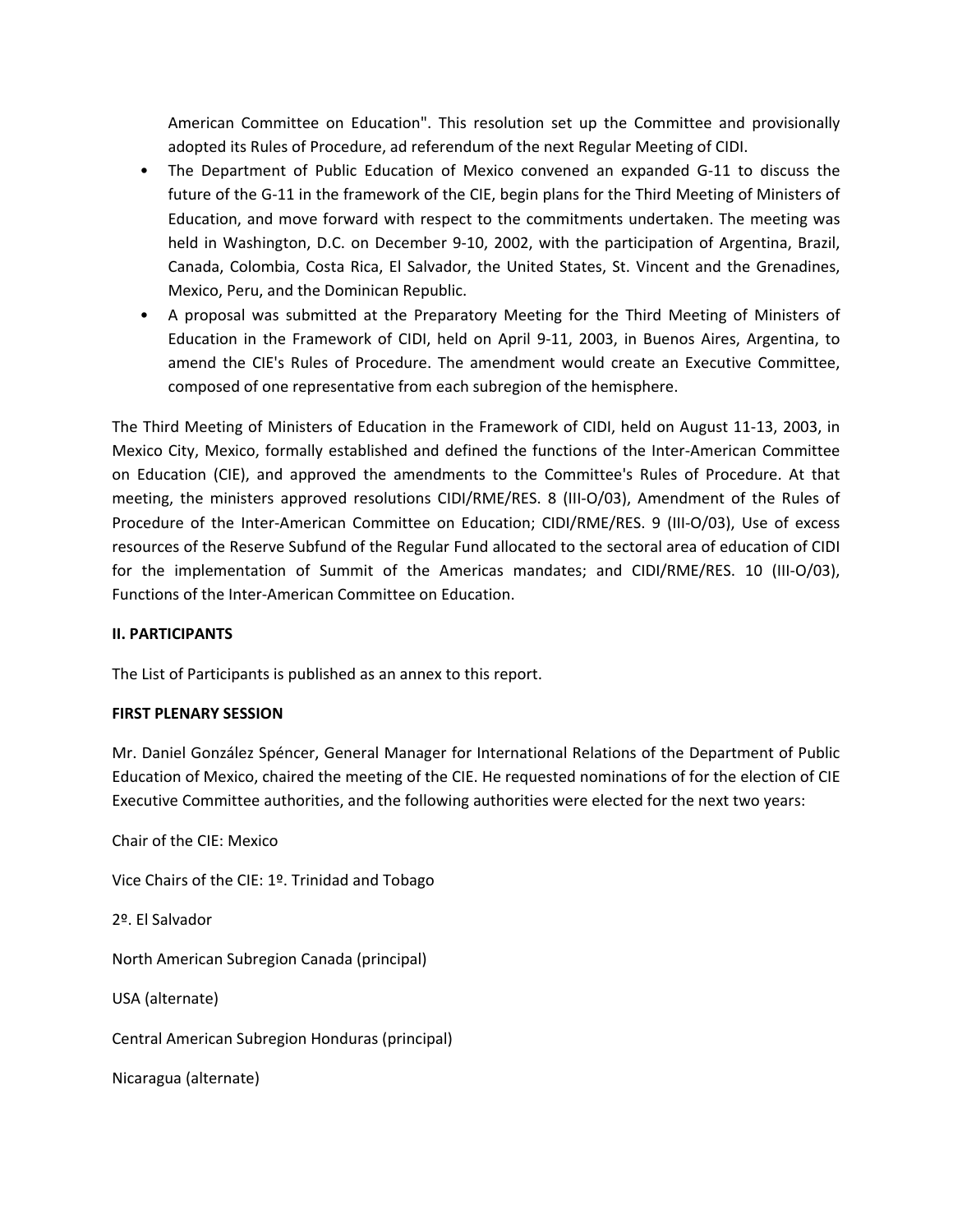Caribbean Subregion Saint Lucia (principal)

Bahamas (alternate)

MERCOSUR Subregion Brazil (principal)

Paraguay (alternate)

Andean Subregion Ecuador (Member one year, alternate the next)

Peru (alternate one year, member the next)

The agenda of the meeting is presented as an annex to this report.

**The role of the Inter‐American Committee on Education (CIE) in following up on ministerial commitments.** Mr. González Spéncer reviewed the functions assigned to the CIE in its Rules of Procedure:

- Receive instructions from the Ministers of Education and establish the technical and political platform to ensure that the commitments undertaken at the Meeting of Ministers result in concrete actions.
- Provide a forum in which to advance the inter-American dialogue on education.
- Assume responsibility for following up on mandates and liaison with the Summits process.
- Act as a catalyst for ideas and proposals for Summit mandates.
- Take decisions and prepare future ministerial education forum meetings.
- Prepare a plan of work and activities to complete the tasks assigned by the ministers.
- Determine the date of the next CIE meeting.
- Determine priorities with financing and the distribution of \$2 million.
- Strengthen the role of the CIE with the active participation of countries.

# **Review of the situation of existing Summit projects and their possible support for hemispheric projects**

• **Educational Portal of the Americas**. Mr. Carlos Paldao, Director of the Technology Department of the IACD, described human resource training activities conducted through the Educational Portal of the Americas in response to mandates from the Summits of the Americas and Ministers of Education. He reported that since September 2001 the web site had received more than 62 million visits and had provided training to more than 22,000 persons. Scholarships had been awarded to 1,176 participants in 2001 and 3,700 participants in 2002. He also spoke about the establishment of the Institute of Advanced Studies in Miami as part of a strategic alliance between the IACD and universities in the hemisphere. The mission of the INEAM is to support innovative approaches to providing quality continuing education for professionals within the inter-American framework, using not only conventional modalities as well as the new information and telecommunication technologies. He cited a number of distance learning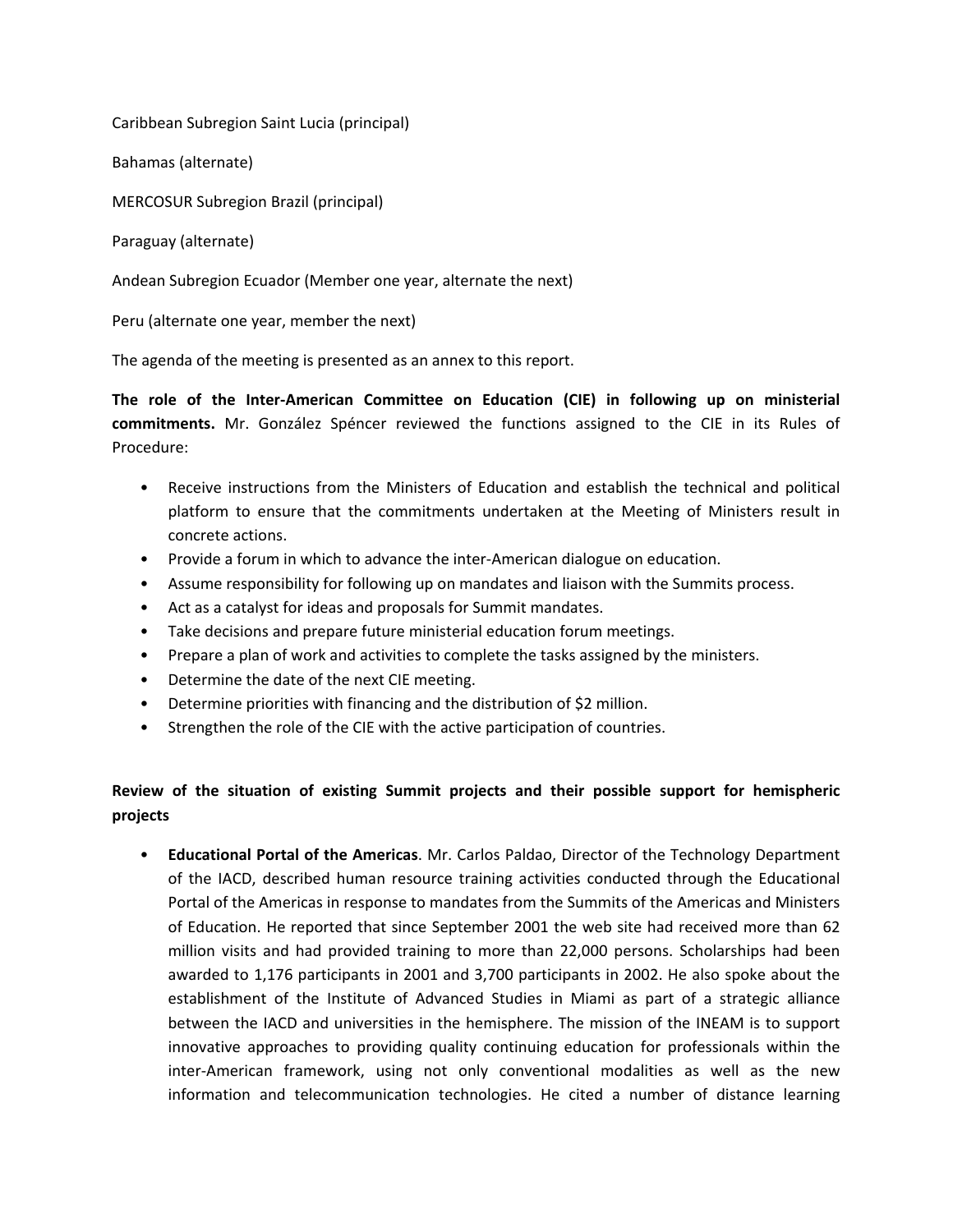courses, including "Quality in Education", the materials for which were translated from the Spanish into Portuguese for use in Brazil and will be translated into English for use in the Caribbean. He announced the establishment of an Advisory Committee composed of highly renowned professionals from the countries to advice on and evaluate the Portal and identify and recommend qualified institutions to be entrusted with the advanced studies to be conducted in coordination with the Agency. The IACD, in partnership with Canada, supports rural connectivity initiatives. It was announced that resources were being sought to establish a foundation in order to self‐finance its activities.

- **The Institute of Connectivity of the Americas (ICA).** Mrs. Ann Cleminson, Specialist in Information Technology Development, explained that the ICA is a Canadian contribution toward the fulfillment of objectives endorsed by the leaders of the hemisphere at the Summit of the Americas in 2001, and had received US\$23 million with which to carry out its activities. The Institute is based on the successful experience of a government strategy for the connection of Canadians as well as Canada's international programs for the development of information and communication technologies (ICT), and received support from the International Development Research Center, based in Ottawa. The Institute participates in projects and activities with governments, foundations, multilateral and regional agencies, such as the Organization of American States, the Inter‐American Development Bank, the Pan American Health Organization, the World Bank, and the Economic Commission for Latin America and the Caribbean, as well as the private sector and civil society. The Institute supports such initiatives as the following:
	- Educational information and knowledge learning network with the World Bank, IACD, OAS, and other national institutions.
	- Exchange of technology between Canada and Mexico to facilitate electronic learning strategies that can be effectively applied throughout the hemisphere.
	- Such programs as SchoolNet, Community Access Program, Computers for Schools, and Smart Communities, enabling countries to rapidly develop and implement similar programs. Colombia endorsed this initiative, and young people are currently being trained to repair monitors. It was announced that a Regional Workshop would be open in October 2003 to disseminate this experience.
	- Virtual collaboration activities with countries and institutions.
	- Distance learning events and online courses with CITEL/OAS.
	- The "Digital Latin American Cities Award", to encourage, recognize, and promote development initiatives for Latin American cities. A prize will be awarded each year to three municipalities having made significant progress toward becoming a "Digital city". The Institute of Connectivity of the Americas (ICA) and AHCIET (Hispanic‐American Association of Research Centers and Telecommunication Enterprises) agreed to award this Prize as part of the Fourth Forum of Digital Cities.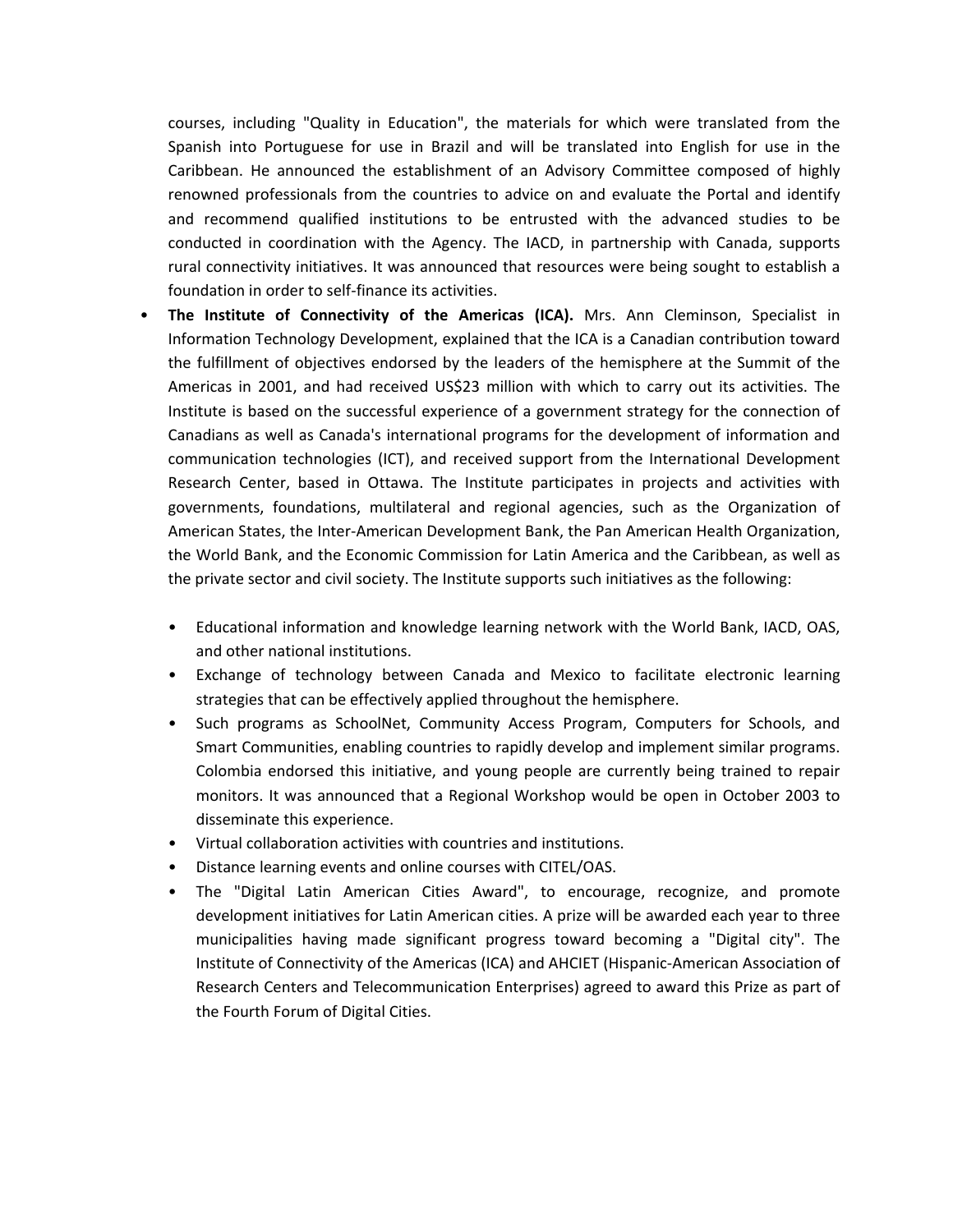- The Information Society Observatory of the Americas, recording information on ICT in the region using soft and hard indicators. Documents in the region containing statistical and practical information.
- **The Inter‐American University Organization (OUI).** Mr. Freddy Malpica, President of the OUI, which was founded in 1979, described his organization as an international association dedicated to cooperation among universities in the development of higher education in the Americas. The organization has a network of 396 institutions of higher learning (public and private universities, institutes of higher learning, research centers, national or regional university associations, and councils of deans) forming a single network joining 26 countries. The network is organized in eight regions: Central America, Brazil, Canada, Caribbean, Southern Cone, United States, Mexico, and the Andean countries. The OUI promotes cooperation among universities in academic networks, offering two programs to its members in the university community and civil society:
	- The Institute for University Management and Leadership (IGLU), since its creation in 1983, has contributed to the modernization of universities, improving the quality of their management and the relevance of their activities to their local surroundings (training, research, and social service programs), and strengthening their contribution to sustainable development.
	- The College of the Americas (COLAM) is a program of the Inter-American University Organization officially created in 1997. Its objectives are to promote cooperation among universities through training or research networks; develop or improve university programs; promote research; promote exchanges between countries in the region, interdisciplinary coordination, and the application of new information and communication technologies to education, among others.

Mr. Malpica concluded his presentation by offering support to the CIE in carrying out hemispheric projects, which, moreover, can provide a link between the universities of Canada and Latin America for the purposes of conducting specific studies. He also offered the support of the Inter-American Conference on Higher Education for the purposes of training primary education teachers in the hemisphere.

• Hemispheric Project for the Evaluation of Educational Quality. Mrs. Vitória Cleaver, Chief of the Office of International Advisory Services of the Ministry of Education of Brazil, presented this project, which was based on direct consultations conducted by Brazil with the 34 countries participating in the Summit. Based on those consultations, there are national evaluation systems in most of the countries covering the various educational levels and modalities. In some countries there are academic aptitude tests to gain admission to higher education, and programs and projects implemented by their governments are subjected to impact evaluations. As a result of these consultations, and a workshop held in Brasilia, Brazil, in April 2000, the following main areas for hemispheric cooperation in educational evaluation were identified: strengthening of national evaluation systems; technical assistance; and participation in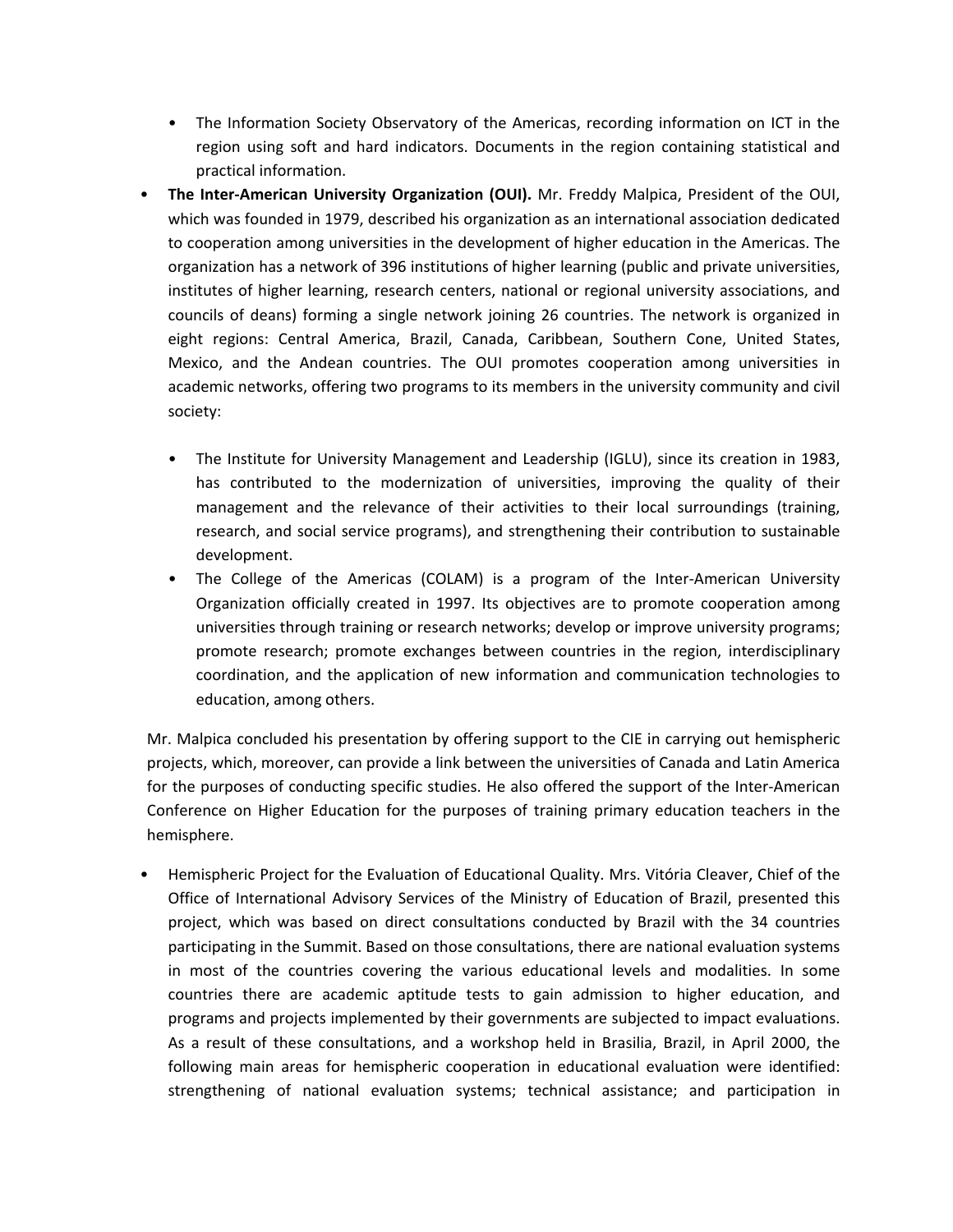international comparative studies. The objective of the project coordinated by Brazil is to provide for a Hemispheric Forum on Educational Evaluation to improve the quality of education. The political role of the Forum is to promote cooperation among countries, conduct multinational studies and research, and develop information systems for the dissemination of specialized literature on evaluation in the hemisphere. Responsibility for coordinating the Forum is assigned for two-year terms on a rotating basis. Brazil has that responsibility until 2004.

- Regional Education Indicators Project (PRIE). Mr. Javier Gonzáles, a PRIE technical specialist, reported that, pursuant to a mandate of the Santiago Summit, the Government of Chile undertook to lead implementation of this project, with support from UNESCO/OREALC. The general purpose of the project, consistent with the objectives established at the Second Summit of the Americas, is to produce and analyze a set of comparable basic indicators in the region to provide support for educational policy decision‐making at the national level. The main conclusions and advances derived from the PRIE, in terms of the construction of education indicators, can be consulted in the publication "The Experience of the Regional Education Indicators Project 2000‐2003". After three years of execution, the results achieved through the PRIE are as follows: (i) availability of a set of comparable education indicators, developed with the active participation of countries, to help improve decisionmaking in the area of education policy; (ii) strengthening of a culture conducive to the generation and use of quality information in reaching decisions about education; (iii) development of a permanent and continuous process of improvement for statistical systems in the countries of the region; (iv) contribution to the strengthening of a permanent regional education information system. Proposed recommendations for 2003‐2005 were, inter alia, as follows: the PRIE should continue: monitoring Summit goals as from 1998; organizing the project in three regions; developing indicators and statistical systems; and seeking sources of information. Technical cooperation should be characterized by: continuity, follow‐up, and new activities involving more institutions; the development of methodological documents on the use of indicators and analytical reports; and the organization of seminars and workshops for technical and policy specialists. Mexico continued to provide general coordination for the PRIE, as decided by the plenary of the Third Meeting of Ministers of Education.
- Hemispheric Centers for Educational Excellence, Mrs. Lenore García, Director of International Activities in the Department of Education of the United States, described this project as an initiative of the U.S. government through the Agency for International Development (USAID), tracing its roots back to the Third Summit of the Americas, in Quebec City, when President George W. Bush announced the creation of Centers of Excellence to serve the Caribbean, Andean, and Central American countries. The objective of the program is to improve the quality of teachers and school administrators and the quality of reading instruction in classrooms throughout the hemisphere, with special emphasis on the poorest countries and teachers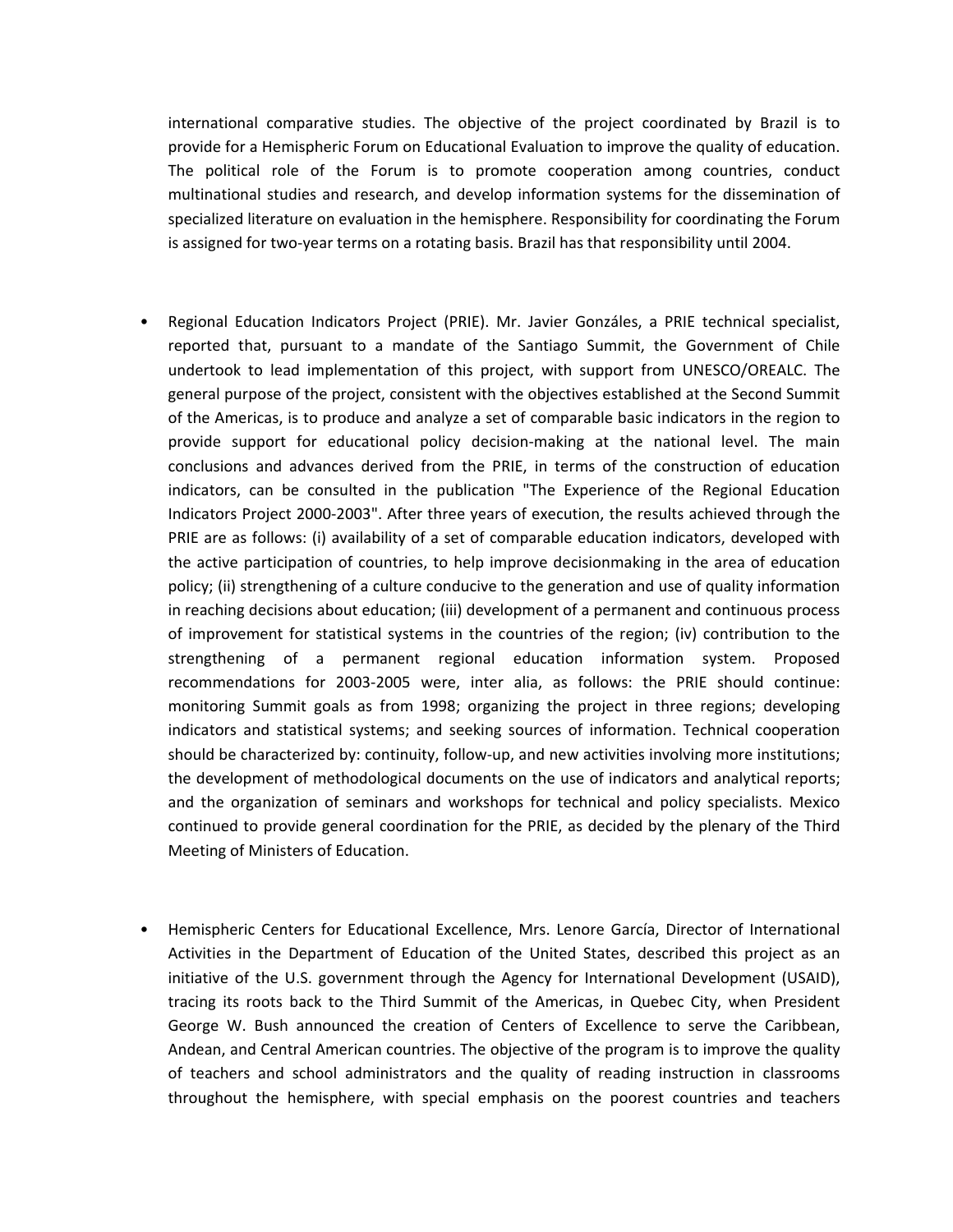working in economically disadvantaged communities. The program focuses on improving reading instruction in the first three grades of school and improving the knowledge and teaching skills of insufficiently qualified teachers. The aim is to train 15,000 teachers through centers already established in Honduras, Jamaica, and Peru. USAID received US\$20 million for implementation of the project, coordinated with governments and benefiting from support from expert advisers and the U.S. Department of Education, and has moved forward with programming. Private‐sector firms are also participating. Thus far, 13 countries have established links with the centers, the ILCE of Mexico, and a consortium in Central America, among other establishments. After hearing the presentation by the OUI, and comments on the need to structure university teaching networks, she indicated that she would recommend that these networks be associated with the Centers of Excellence.

# **Presentation of hemispheric projects and determination of the work plan and responsibilities until the next meeting of the Committee.**

Following the presentations and dialogue on the three hemispheric projects on equity with quality, secondary education, and teacher training, the Chair observed that a consensus had been reached to approve the following decisions:

- To hold a meeting of CIE authorities in Washington, D.C. during the week of December 1-5, 2003, to define the CIE's work plan and allocate the resources authorized by resolution CIDI/RME/RES. 9 (III‐O/03).
- To work on the proposals for hemispheric projects for presentation to FEMCIDI, complying with the timeframe and formal requirements stipulated by the OAS for access to these funds. By September 15, the coordinators of these projects must send the detailed information requested by IACD to convert the profiles into hemispheric projects. After determining the FEMCIDI financing to be received by the hemispheric projects, the CIE will determine the supplemental financing to be provided from the US\$2 million available for education initiatives in accordance with resolution CIDI/RME/RES. 9 (III‐O/03).
- Resolution CIDI/RME/RES. 9 (III‐O/03) provided that Regular Fund resources allocated to Summit of the Americas initiatives in the field of education are to be used to continue the implementation of current projects for the Regional Education Indicators Program and the Hemispheric Evaluation Forum and the execution of projects in the areas of Equity and Quality, Teacher Training, and Secondary Education. It was also noted that no deadline has been established for commitment or expenditure of the resources allocated. To maximize cooperation, close ties must be established with other fora and agencies with the same priorities as the hemispheric projects, including the Ibero-American Summits/OEI, UNESCO/OREALC, CCC, OUI, and others.